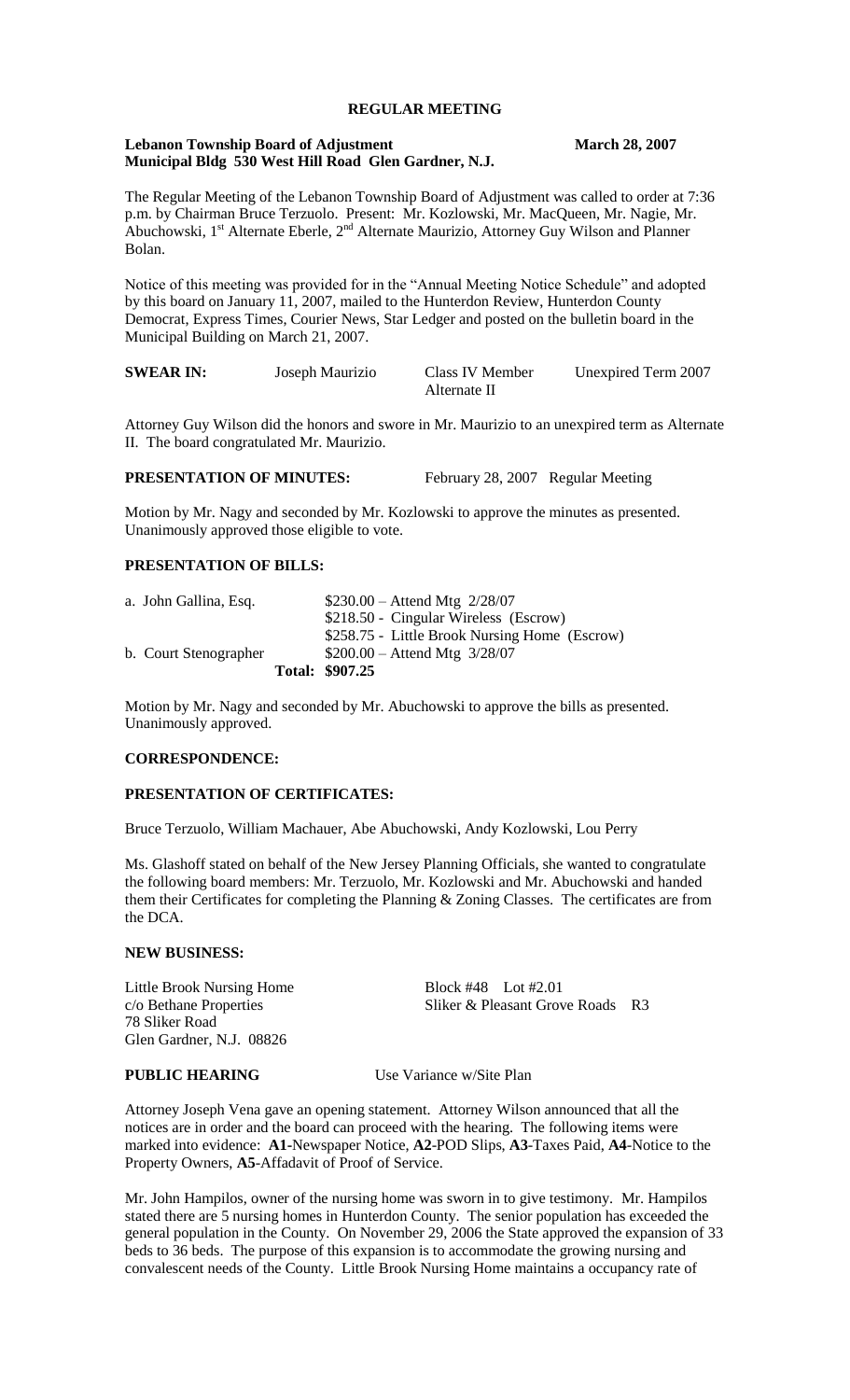# **Lebanon Township Board of Adjustment March 28, 2007 Page 2**

over 97% and has a waiting list of between 6-18 eligible resident candidates at any period of time.

Per Mr. Hampilos, the first phase of the project is to relocate the old Lounge from the East Wing to the Director of Nursing's Office and Living Room/Activities area. The old Lounge space will become a new single bedroom. Phase 2; relocate temporarily the Dishwashing Operations of the old Kitchen into the old Single Bedroom 23 space. Renovate the Dishwashing Operations area of the old Kitchen into a new Double Bedroom. Phase 3; renovate the old Bedroom 21 into a new Kitchen, relocate Dishwashing Operations from its temporary space in old single Bedroom 23 and relocate remaining old Kitchen into a new Kitchen area. Phase 4; renovate old Bedroom 17 and old Bedroom 19 into equivalent Double Bedrooms. Renovate remaining old Kitchen area into a new Double Bedroom 26 for 2 of 3 new beds requested. Renovate old single Bedroom 23 for 3 of 3 new beds requested. At this time the following was marked into evidence: **A6-**1 Sheet, new revisions dated 3/27/07 prepared by Edward O'Brien Architect and **A7-**AZ Sheet, existing conditions date change to August 16, 2006 with an original date of December 18, 1994. The building is 7500 square feet; there are 14 double bedrooms and 5 private bedrooms. The last item to be marked into evidence was **A8**-1 sheet showing the proposed dated August 16, 2006.

Regarding Personnel, with three additional residents, the nursing home estimates that it will hire additional Nursing Staff, between 0.6-0.8 of a full-time equivalent Nurse and between 1.3-1.8 full-time equivalent Certified Nurses Aides. Parking is sufficient even with the expansion and the hiring of additional personnel. At present there are 34 employees covering 7 days per week. There are 15 employees' working days, 8 employees working evenings and 2-3 employees working nights.

At the conclusion of the testimony, Chairman Terzuolo asked if the board had questions. One of the questions asked related to the employees and if they lived in the Hunterdon and/or Lebanon Township. Mr. Hampilos stated 19 of the employees live in Hunterdon County and 7 employees live in Lebanon Township. Mr. Kozlowski asked about the moratorium on beds in Nursing Home in New Jersey and asked who places the moratorium. Mr. Hampilos stated that Medicaid places the moratorium on the number of beds. Mr. Hampilos went on to say that the way the State and Federal government regulates/controls costs with Senior Citizens in particular is by imposing a moratorium. At least 45% of the nursing home residents in the state are on Medicaid and in some cases it is 80% plus. The state decides by county on a year to year basis how many beds they will allow each institution to expand. Under the moratorium there is a provision in the program called "add a bed". They can allocate 10% per nursing home over a 5 year period. Mr. Hampilos stated that since they have not asked for an increase in the last 5 years, they were able to apply under that program for expansion. They submitted an application for the expansion in August of 2006 and were approved in November 2006. At the conclusion of the board questions and no questions from the public, Administrator John Skarda was sworn in to give testimony. Planner Bolan asked what the maximum number of employees is on one shift. Mr. Skarda stated there are approximately 12-15 employees on the day shift. Planner Bolan asked about the parking. Mr. Skarda stated there are 20 parking spaces and if they were lined, there would be 23 parking spaces. Mr. Skarda noted back in 1993, 16 parking spaces were required. Regarding the residents in the nursing home, they are all with a 15 mile radius of the Nursing Home. Mr. Skarda did not have an exact number from the Township. At the conclusion of Mr. Skarda's testimony, Chairman Terzuolo asked if the board had any questions, there were none. When opened to the public for questions, there were none.

The next witness to be sworn in and give testimony was Planner Marcia Shiffman. Planner Shiffman spoke about the special reasons for the expansion of a non-conforming use in the R3 zone. Planner Shiffman stated that there is no substantial detriment to the public good and no negative impact to the surrounding area. At the conclusion of the Planner's testimony, Attorney Wilson asked a question. Planner Bolan had no questions of Planner Shiffman but had some comments regarding the approvals granted by the board back in 1993 & 1994. Planner Bolan informed the board that he did not have a problem with the expansion of three additional beds. When Chairman Terzuolo opened the hearing to the public for questions, there were none.

Planner Bolan was sworn in to give testimony at this time. Planner Bolan briefly went over the comments he previously made. Chairman Terzuolo opened the hearing to the public for questions, there were none. The hearing was then opened to the public for testimony; there was no testimony from interested parties.